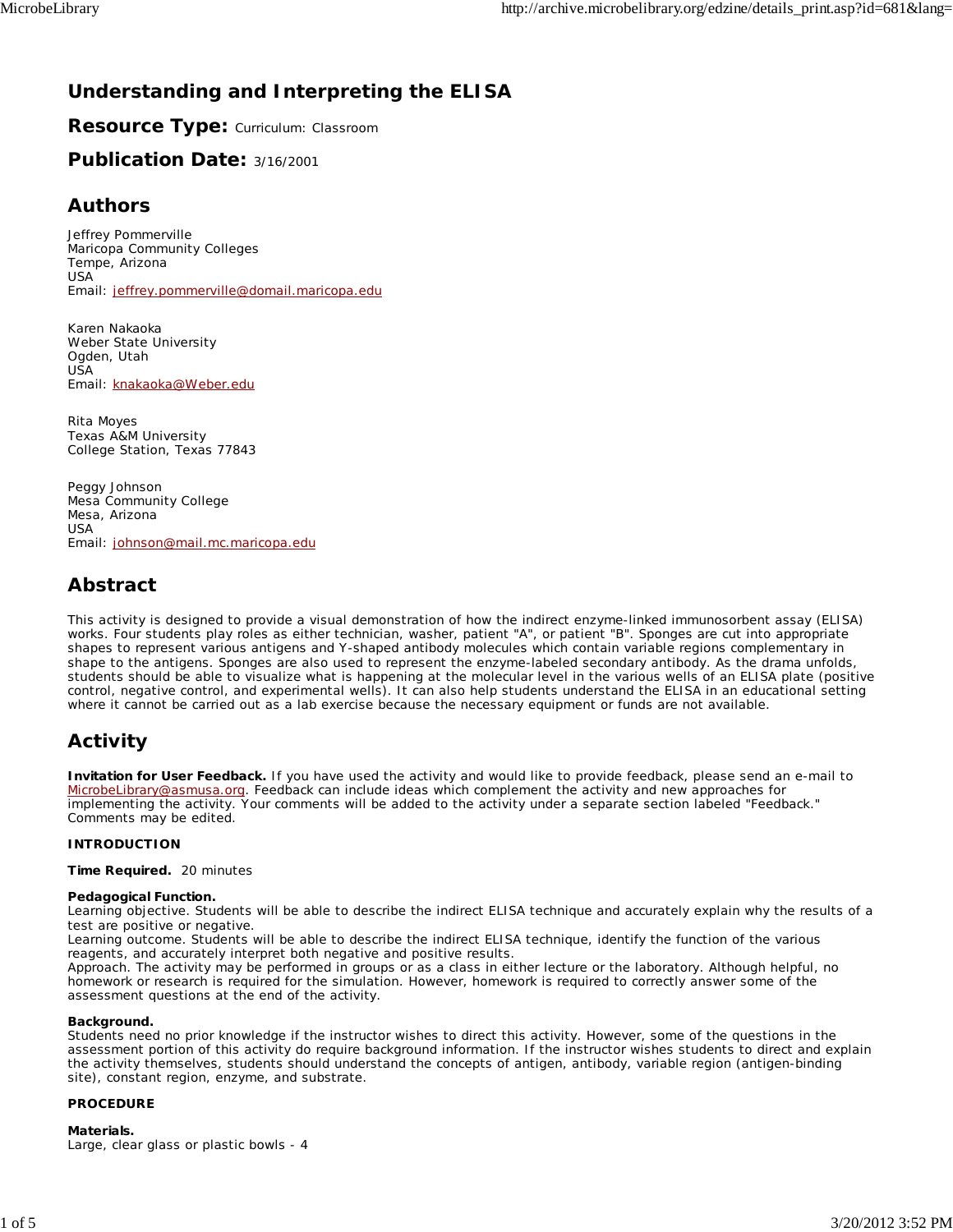Paper or carboard for placards - 4 Marker for writing on placards and tape labels Sponges - 18 (large, soft sponges often used for washing automobiles are recommended but others will work) Scissors or electric carving knife to cut sponges Tape Velcro - 2 yards Glue (for attaching Velcro to sponges) Straws - 4 Plastic bags (e.g., Ziploc) - 7 Wash bottle Cellophane, 20- by 20-cm clear pieces - 4 Cellophane, 20- by 20-cm blue pieces - 4

#### **Instructor Version.**

*A. Antigens in wells.* Obtain four large clear glass or plastic bowls and six large clean sponges. Use tape to label the bowls as "Well 1", "Well 2", "Well 3", and "Well 4". Each sponge represents an antigen. Four of the sponges are cut so as to be identical to one another. Prepare the four sponges by cutting away portions of the outer edge so that the sponges resemble an interlocking puzzle piece with triangle-shaped projections of the same size and shape on each sponge. These protruding projections represent epitopes. An example is shown in Fig. 1. The ELISA is designed to detect specific antibodies that will bind to these four antigens (sponges).



FIG. 1. Sponge cut to represent an antigen with protruding epitopes.

The other two sponges represent antigens that are different from the first four. Prepare these two sponges by cutting away portions of the outer edge that are unique (different from the shape of the four sponges and from each other). These epitopes are invaginated. Examples are shown in Fig. 2.



FIG. 2. Two sponges cut to represent antigens with invaginated epitopes.

Tape one of the identically-shaped sponges into each well. Make sure that at least one side that has epitopes on it is projecting upward in each bowl (Fig. 3).



FIG. 3. Well with a sponge taped into it so that at least one epitope points upward.

Also tape one of the nonidentical sponges into Well 3 and another nonidentical sponge into Well 4. Make sure that at least one side that has epitopes on it is projecting upward in each bowl (Fig. 4).



FIG. 4. Well with one of the identical sponges and one of the nonidentical sponges taped into it so at least one of their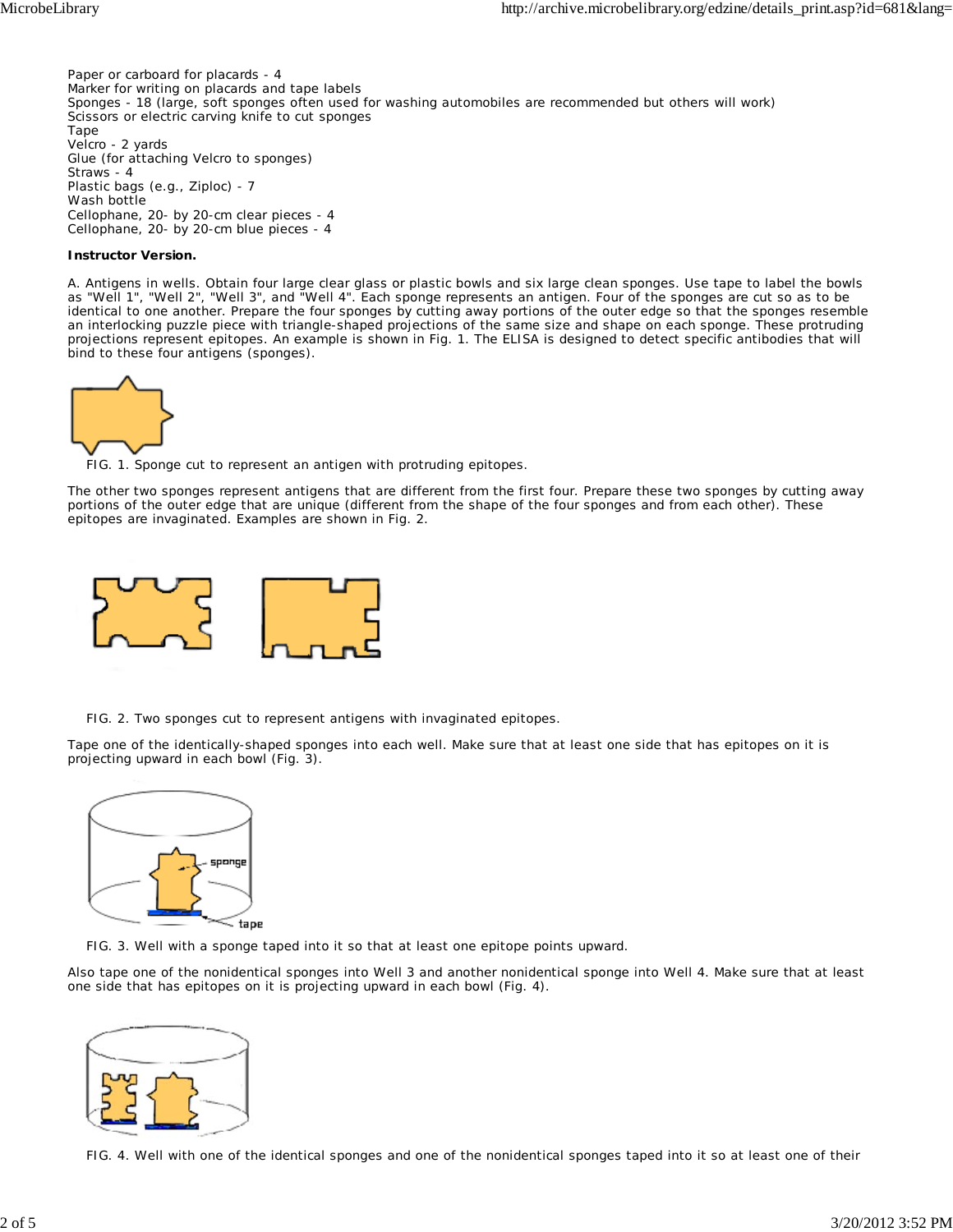epitopes points upward.

Glue Velcro around each epitope shape on all six sponges. These are the "antigens".

*B. Positive control packet.* Cut a sponge into a Y-shape so it resembles an immunoglobulin G (IgG) antibody molecule. In the section of the sponge representing the variable (antigen-binding) region, cut out a complementary shape to fit the epitope of the antigen shown in Fig. 1. Glue the corresponding piece of Velcro on the variable region so that it will bind to the Velcro on the epitope of the antigen shown in Fig. 1. Also glue Velcro onto the Fc region of the antibody molecule (Fig. 5). Place in a plastic bag labeled "Positive Control".



 FIG. 5. Sponge cut to resemble an IgG antibody molecule complementary to the antigen in Fig.1 with velcro attached to the variable and Fc regions.

*C. Negative control packet.* Cut a sponge into a Y-shape so it resembles an IgG antibody molecule. In the section of the sponge representing the variable region, cut out shapes that are not complementary to the epitopes shown in Fig. 1 (Fig. 6). Glue the corresponding piece of Velcro on this variable region as indicated in part B. Place in a plastic bag labeled "Negative Control".



 FIG. 6. Sponge cut to resemble an IgG antibody molecule whose variable region is not complementary to the antigen in Fig. 1.

*D. Patient "A" packet.* Prepare a placard with the words "Patient A" that a student can wear (e.g., attached to clothing with a safety pin or using a string to hang the placard around the neck). Cut a sponge into a Y-shape so it resembles an IgG antibody molecule with variable regions complementary for the antigen shown in Fig. 1. In addition, cut two sponges into Y-shaped IgG molecules whose variable regions have a shape that is not complementary to the epitopes of the antigen shown in Fig. 1. Glue Velcro to the sites as noted for the positive-control antibody in part B. Place in a plastic bag labeled "Patient A".

*E. Patient "B" packet.* Prepare a placard with the words "Patient B" that a student can wear. Cut three sponges into a Y-shape so they resemble IgG antibody molecules with variable regions noncomplementary for the antigen shown in Fig. 1. Glue the corresponding piece of Velcro on this variable region as in part B and glue Velcro on the Fc region of each antibody molecule. Place in a plastic bag labeled "Patient B".

*F. Washer packet.* Prepare a placard with the word "Washer" that a student can wear. Include an empty squirt bottle to represent the wash buffer. Place in a plastic bag labeled "Washer".

*G. Technician packet.* Prepare a placard with the word "Technician" that a student can wear.

*H. Substrate.* Prepare four 20- by 20-cm pieces of clear cellophane which represent the enzyme substrate. Also prepare four pieces of blue cellophane of the same size which represent the color change that occurs during enzyme-substrate interaction. Place in a plastic bag labeled "Substrate".

*I. Enyzme-labeled secondary antibody packet.* Prepare four Y-shaped IgG antibodies made of sponges as above, but cut shapes in the variable regions so they will interact with the Fc region of the Positive Control and Patient "A" antibodies. Glue appropriately placed Velcro on to these secondary antibodies (in the variable, antigen-binding regions). Insert straws into the Fc region of this sponge to represent bound enzyme. Straws may be glued into place or attached using Velcro (Fig. 7). Place in a plastic bag labeled "Secondary Antibody".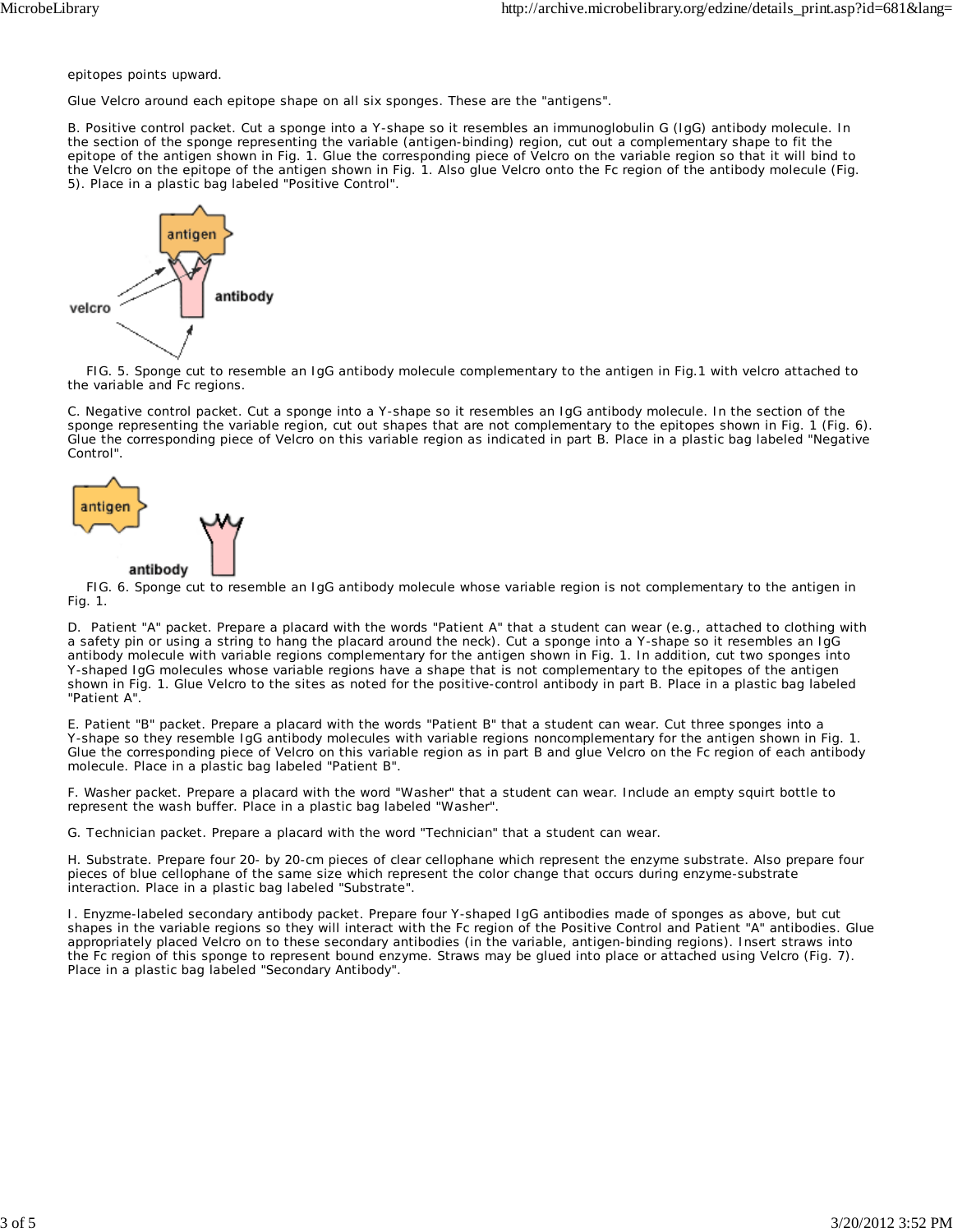

FIG. 7. Enzyme-labeled secondary antibody.

*J. Four student volunteers.* Solicit four students from the class to participate in the demonstration.

#### **Student Version.**

*Positive control.*

a. Student wearing the "Technician" placard places the Positive Control antibody (sponge) into Well 1 with Velcro used to bind to epitopes on the antigen. The shape of the anitbody and the epitope are complementary to one another. Explain that the "rules of this simulation" are that antibodies are considered to be bound only if the Velcro on the antibody attaches at all points to the Velcro on an epitope. If the Velcro doesn't attach at all points (if it is not complementary), the antibody is not binding and will wash out.

b. Student wearing "Washer" placard pretends to wash the antibody and antigen with the squirt bottle. Since all antibody is bound (complementary), none will wash away. If there was unbound antibody (noncomplementary) in this well, it would wash out.

c. "Technician" adds enzyme-labeled Secondary Antibody which binds via Velcro to the constant region of the attached positive antibody.

d. "Washer" repeats step b. Any unbound antibodies would be washed away. In this case, all antibodies are bound and do not wash out.

e. "Technician" places the Substrate (clear cellophane) over the bound enzyme-labeled Secondary Antibody in the well, then places blue cellophane over the clear to represent the color change that occurs after the enzyme binds the substrate (Fig. 8).



 FIG. 8. Clear cellophane (representing substrate) and blue cellophane (representing the color change that occurs after the enzyme binds the substrate) over the bound enzyme-labeled secondary antibody.

#### *Negative control.*

f. "Technician" places Negative Control antibody (sponge) in Well 2. The shapes of the antibody and the epitopes are not complementary to one another. Explain that for modeling purposes, we have chosen to make the epitopes on the complementary antigens protruding and the epitopes on the noncomplementary antigens invaginated. This is to prevent any random sticking activity. In reality, complementary and noncomplementary antigens may have protruding epitopes of varying shapes.

g. Student wearing "Washer" placard pretends to wash the antibody and antigen with the squirt bottle. Since all antibody is unbound (noncomplementary), it will wash away (out of the well).

h. "Technician" adds enzyme-labeled Secondary Antibody.

i. "Washer" repeats step g. All antibodies are unbound and wash out.

j. "Technician" places the Substrate (clear cellophane) over the antigen in the well. No blue cellophane is added because the enzyme and substrate did not bind.

#### *Patients.*

k. "Patient A" places all three of his/her antibodies (one complementary to the antigen, two noncomplementary) into Well 3. The procedure is repeated as described above with the positive and negative controls. The complementary antibody will bind to the antigen it is specific for and remain in the well. The noncomplementary antibodies (complementary to some other types of antigens) will wash out. Blue cellophane will be added over the clear cellophane to represent the color change that occurs after the enzyme acts upon the substrate.